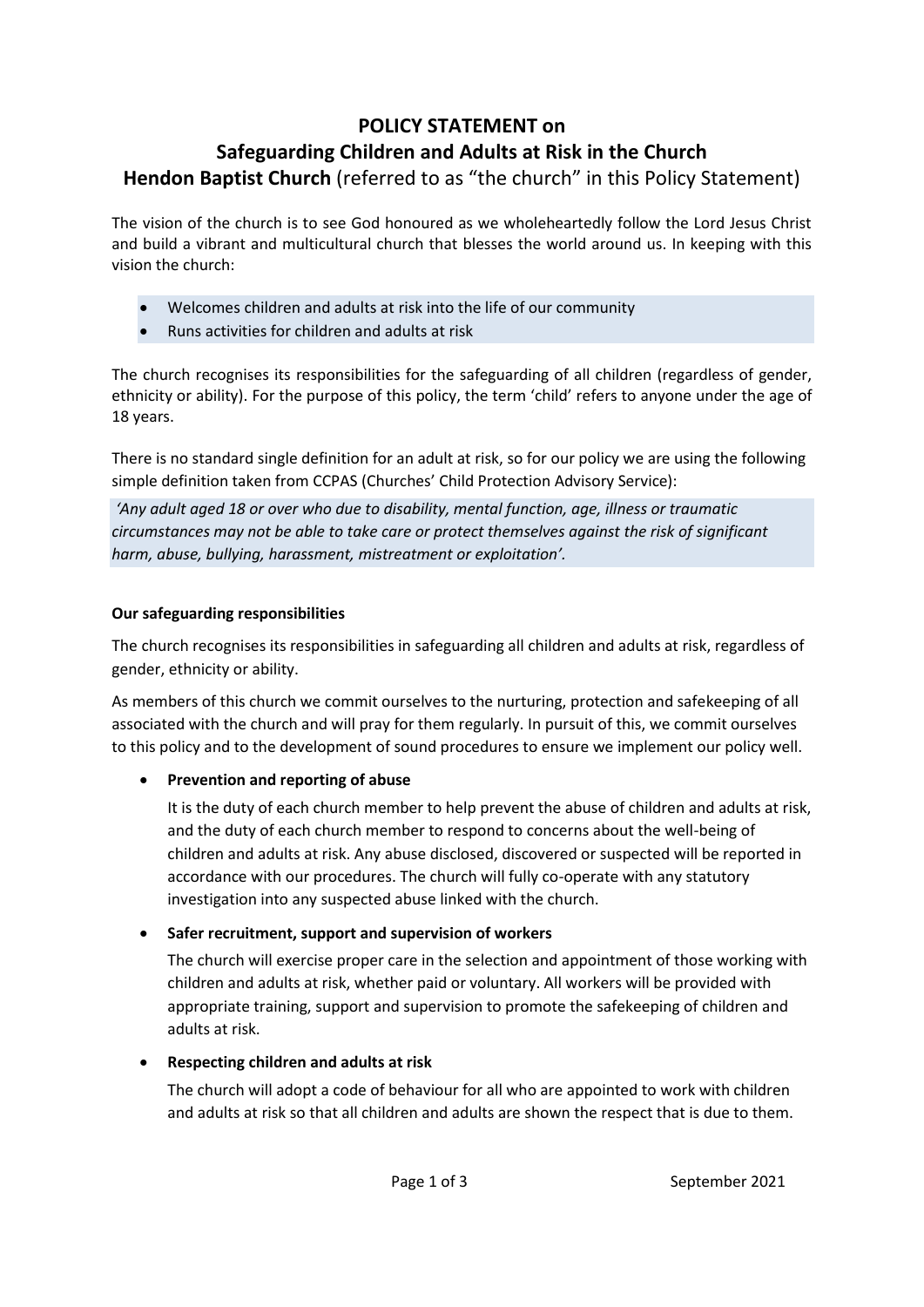#### • **Safer working practices**

The church is committed to providing an environment that is as safe as possible for children and adults at risk and will adopt ways of working with them that promote their safety and well-being.

### • **A safer community**

The church is committed to the prevention of bullying. The church will seek to ensure that the behaviour of any individuals who may pose a risk to children, young people and adults at risk in the community of the church is managed appropriately.

#### **Safeguarding contact points within our church**

The church has appointed the following individuals to form part of the church safeguarding team:

### **NAME: Lindsay Jacobs, Designated Person for Safeguarding (DPS)**

Lindsay will advise the church on any matters related to the safeguarding of children and adults at risk and take the appropriate action when abuse is disclosed, discovered or suspected.

Phone number 07903 650201/020 8203 4041 Email address hbc safeguarding lead@outlook.com

## **NAME: Mike Gardner, Safeguarding Trustee**

Mike will raise the profile of safeguarding within the church and oversee and monitor the implementation of the safeguarding policy and procedures on behalf of the church trustees.

Phone number 07551 643456 Email address hbc\_safeguarding\_trustee@outlook.com

## **NAME: Giovanni Corradelli, Deputy Designated Person for Safeguarding (DDPS)**

Giovanni will assist the Designated Person for Safeguarding (DPS) in helping the church on any matters related to the safeguarding of children and adults at risk and take the appropriate action when abuse is disclosed, discovered or suspected.

Phone number 07763 304830 Email address hbc\_safeguarding\_deputy@outlook.com

Our church minister is also an important part of the Church Safeguarding Team. Errol can be contacted on 07903 650202/020 8203 4041 and hbc\_safeguarding\_pastor@outlook.com Where possible, the Church Safeguarding Team will work together if and when issues arise. However, each person has a responsibility to report allegations of abuse as soon as they are raised.